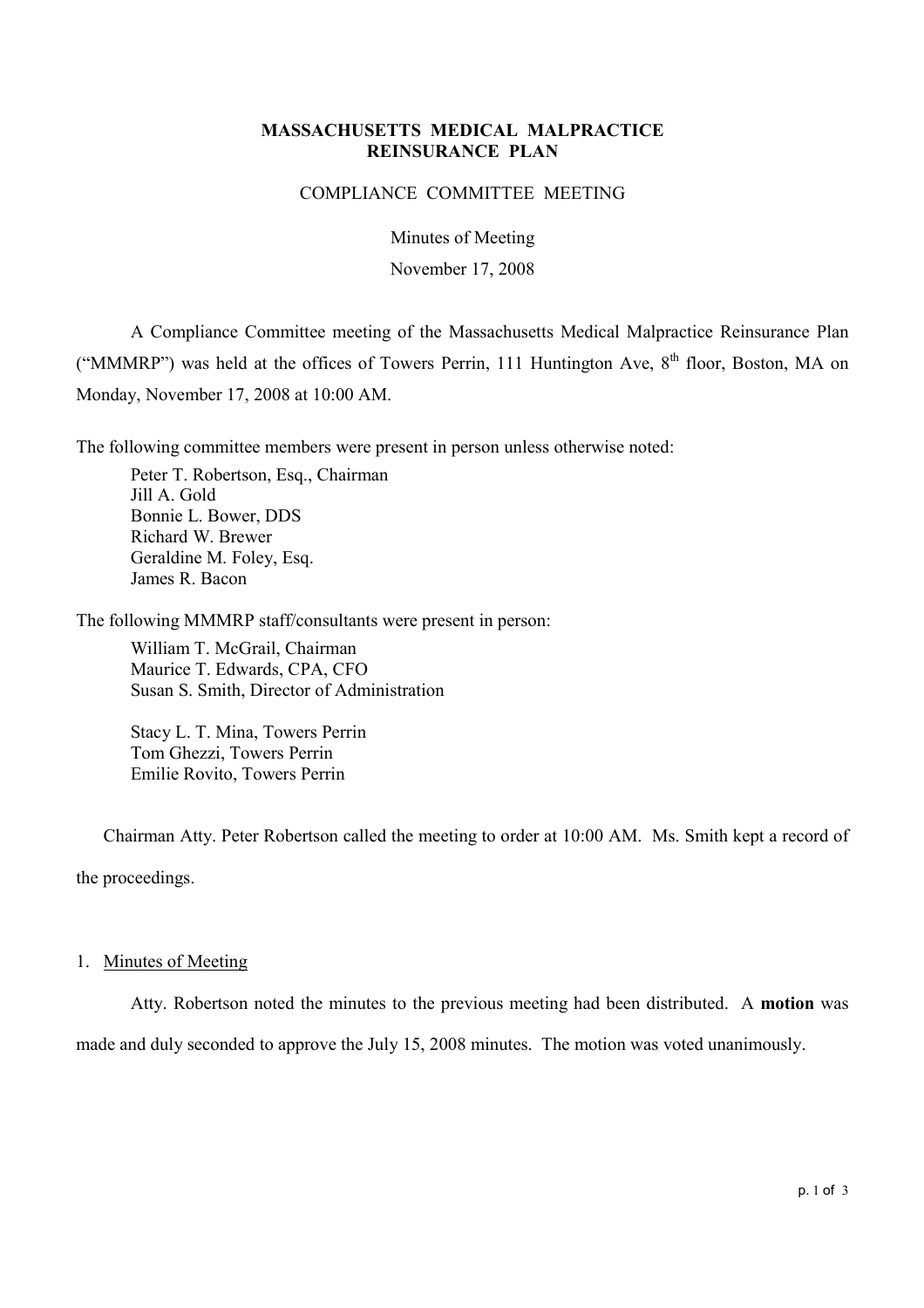#### 2. Towers Perrin - Analysis Report as of June 30, 2008

A copy of the Towers Perrin Analysis Report, prepared by Ms. Stacy Mina and Mr. Tom Ghezzi had been distributed to all attendees and a copy is included with the minutes. Ms. Mina and Mr. Ghezzi thoroughly reviewed the report answering questions as needed. The report contained major topics of: Review of Mid-Year Liability Analysis; Implications of Potential Change in Carried Reserves and Forecast of Financial Results Based on Various Assumptions.

Mr. Ghezzi introduced Emilie Rovito, who worked on the analysis and has been with Towers Perrin for nearly one year. He noted they would review year-end information based on mid-year data.

It was observed that for coverage years 2007 and prior, their best estimate of ultimate losses decreased \$9.2 million (12%), and that the decrease in estimated losses is consistent with industry experience. Ms. Mina also noted that the range of reasonable estimates was from \$39.7 million to \$52 million, and that the held reserves as of December 31, 2007 were \$73.3 million. It was suggested to reduce reserves \$20 million to get to a high reasonable. Ms. Mina then discussed the impact of change in reserve levels, including a net income of \$19.7 million for calendar year 2008 and a potential tax of \$4.1 million for calendar year 2008.

Ms. Mina then reviewed an update of the MMMRP Financial Model to forecast future assessments and surplus. Three scenarios were considered: Rule IV, Modified Rule IV and Expected Cash Flow, and each was run at best estimate, high reasonable and 85<sup>th</sup> percentile reserve levels. The Committee discussed the history of the Plan and discussed the implications of the various scenarios.

Next Ms. Mina and Mr. Ghezzi discussed Returns and Assessments. The cash flow option in 2008 would declare a return of roughly \$34 million. After a discussion of the chart, Mr. McGrail pointed out that there are four key considerations: 1.) Statutory Mandate, 2.) Division of Insurance, 3.) Reinsurance Cost and 4.) Auditors Opinion.

Ms. Mina reviewed that projected assets will decrease under all scenarios, due mainly to reduced premium level. She added Rule IV based scenarios push surplus to near zero by 2009, while cash flow scenario surplus is more strongly negative. The Committee reviewed tax implications of all scenarios.